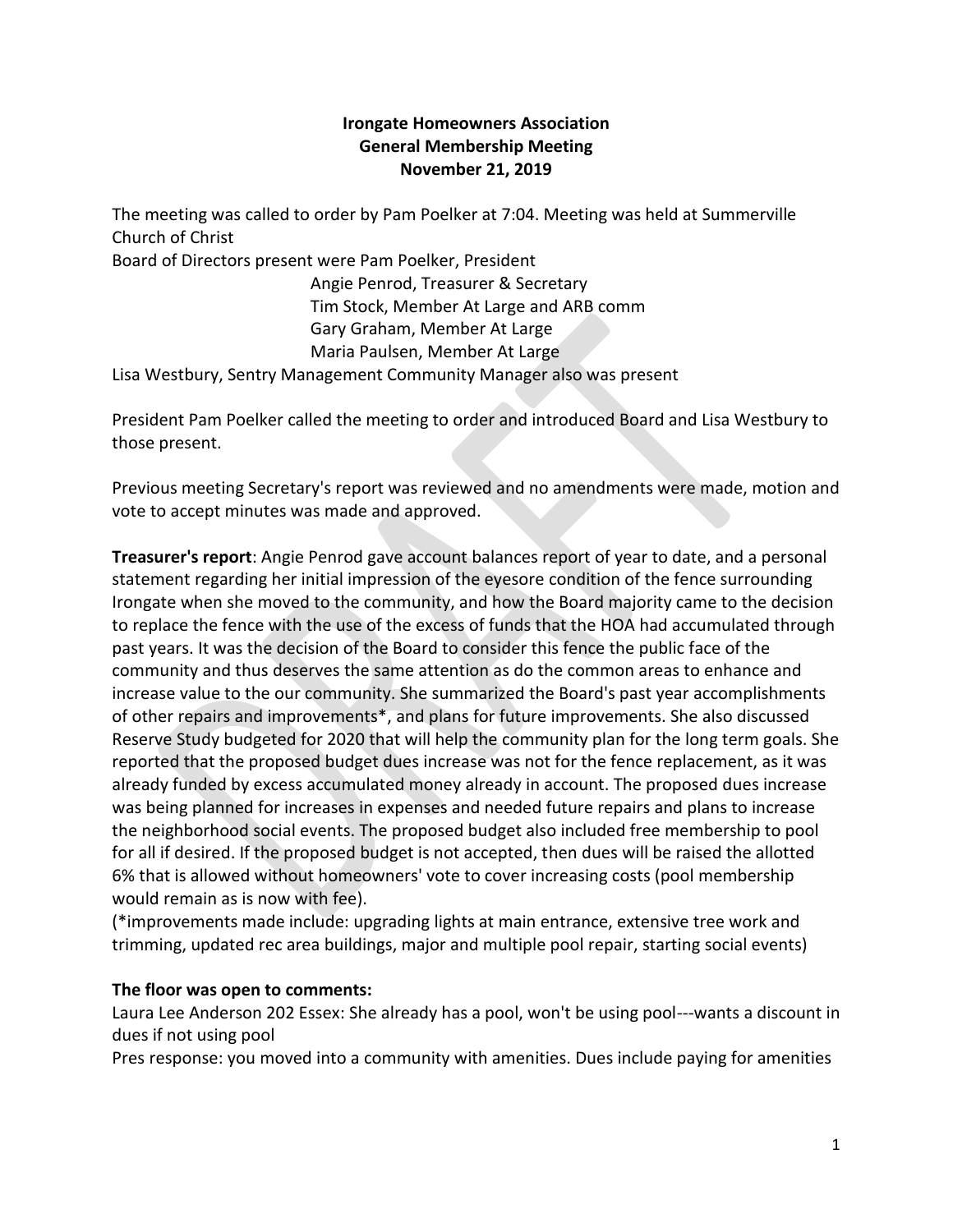Barbara Ward 212 Savannah Rnd : She has a pool, thinks there would be too many people at the pool as proposed

Pres response: don't think there would be that much of increase in those interested, or at same time

Howard Stall 102 Savannah Rnd: Has been in home since 1988 and flooding on the common grounds since 1990 has caused his home to flood often, wants a berm to be put up to prevent.

Michael Balaban (did not give address) thinks monies should be spent on flooding issues and that reserves study should done before dues are increased

Bobbie Duck 206 Essex: thinks neighbors who have previously repaired and maintained fence should get a kickback

Greg Ford 102 Medway Sq: claims he has already put 13K into fence repairs and won't allow new fence on his property and wants refund if replaced

Barbara Saverino 814 Essex: wants to discuss compromise, such as HOA and homeowner pay half

Tom Jeffries 101 Barrington Ct: thinks our dues are reasonable esp considering other HOA's, supports increase

Karlene Johnson 113 Essex: she has a pool membership, wants to know how security will be handled at the pool (Badges will still be issued, homeowners in good standing, we now have security cameras, no change from current)

Scott Jones 105 Indigo: questions on what is "member in good standing" (current on dues and fines)

Karen Allemand 109 Sumners Alley: Concerns re: injuries at the pool, what is capacity, doesn't want to be forced to use the pool (We have no lifeguard, that will not change. homeowners not forced to use pool-at their discretion if desired. No one under 16 without parent. Capacity 200)

Larry Edney 155 Wampee Curve: Will road conditions be addressed in reserves study? Roads in neighborhood are bad (Roads are a county issue)

Lisa Westbury comments : Thank you and enjoy working with our community and board and serving you.

**Crimewatch Report – Rob Ahlemann**: Advised homeowners to slow down and follow speed limits. This time of year need to have vigilance for "porch pirates" and neighbors should help each other out and keep watch. He is asking for more police presence in our neighborhood.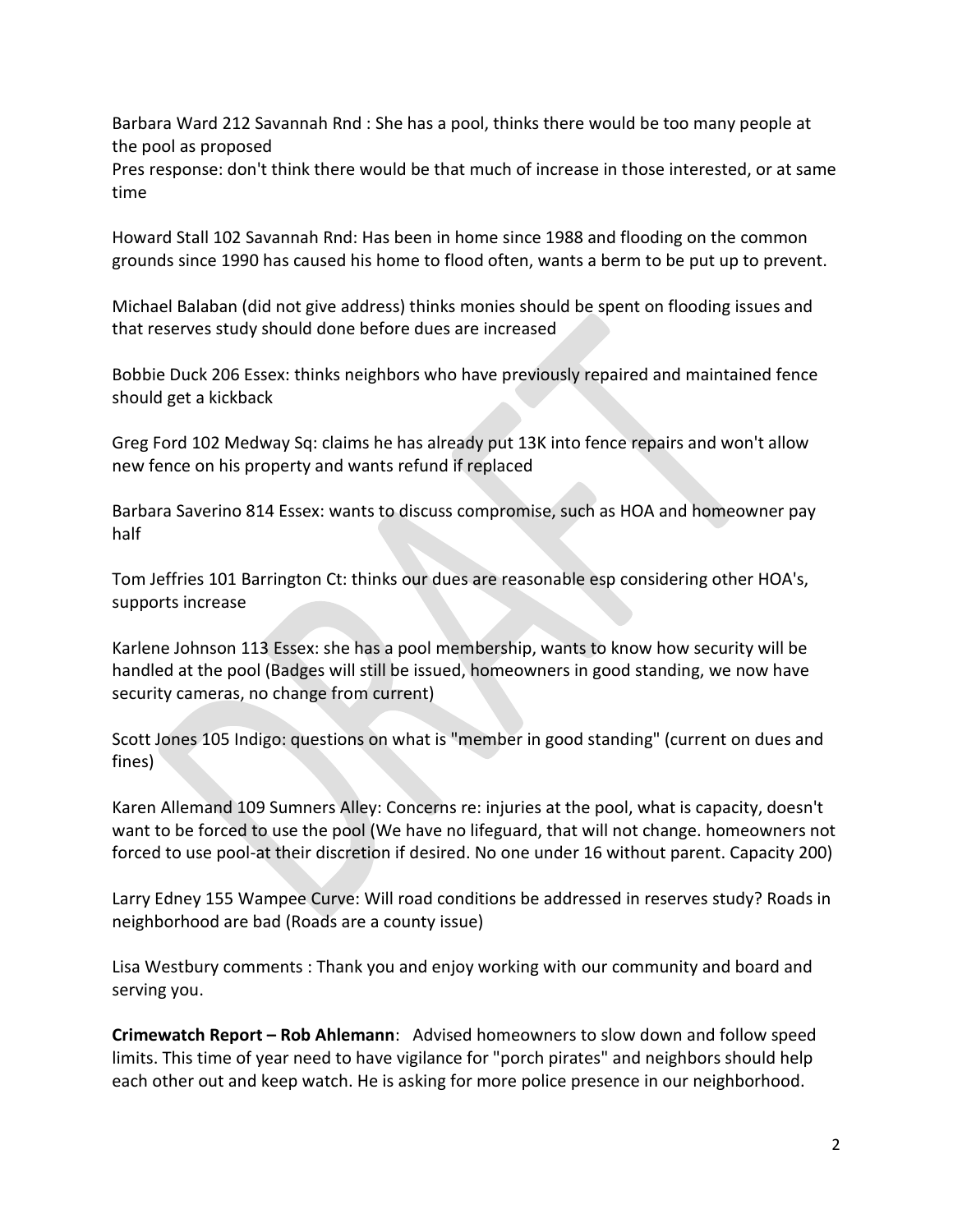Amy Mohn: I live at 105 Savannah Rnd near the entrance, asks that people not hit her when she backs out of driveway...she has seen people drive up the common ground area trying to go around her

## **2019 accomplishments – Pam Poelker**:

- Changed website and decreased costs on website
- Moved records to pool building and saved on paying monthly storage unit
- Added security cameras to the pool and rec area and bundled internet for lower cost than phone itself
- Added lights to the main entrance
- Added faucet at the main entrance (for watering plants when landscaping is done, current irrigation system not viable)
- Repairs to rec area and pool
- Installed first half of perimeter fence bordering Old Trolley, church parking lot
- Trimmed and removed sick trees
- Decreased accounts payable by 12K
- Started some social events that went over well
- Had several "Chat with the Board" meetings
- Held 2 Neighborhood Yard sales
- Developed Welcome committee and Covenants committees

She also discussed why we have stayed with current landscaper---others were found to be priced higher or did not have sufficient manpower for neighborhood our size. She thanked our volunteers in the community. She addressed the fence and stated that the we do maintain the lawn in the easement at the site of the fence. The original fences installed by developer were removed at Trolley widening and DOT performed a "reset/replace". The fence now needs replacement and that is why we are addressing this issue. It is not feasible to have each homeowner replace this at the same time in same style so that we achieve the desired uniform appearance.

Donna Drake 154 Wampee Curve then asked regarding growth of vegetation on the fence, is it landcapers job to maintain? (no, for homeowner to maintain)

Greg Ford 102 Medway Sq: Fence is in easement line, he won't maintain outside fence growth

Mike Mohn 105 Savannah Rnd: Justification for fence?

Michael Balaban : against the fence and what is the legality of working on private property (legal agreements were signed by the homeowners involved, and they are responsible for maintenance of the fence once installed)

Tim Stock (Board member at large) then addressed M. Balaban asking if he had a law degree, and that he (Tim Stock) does have a law degree and that authority does exist by the Board.